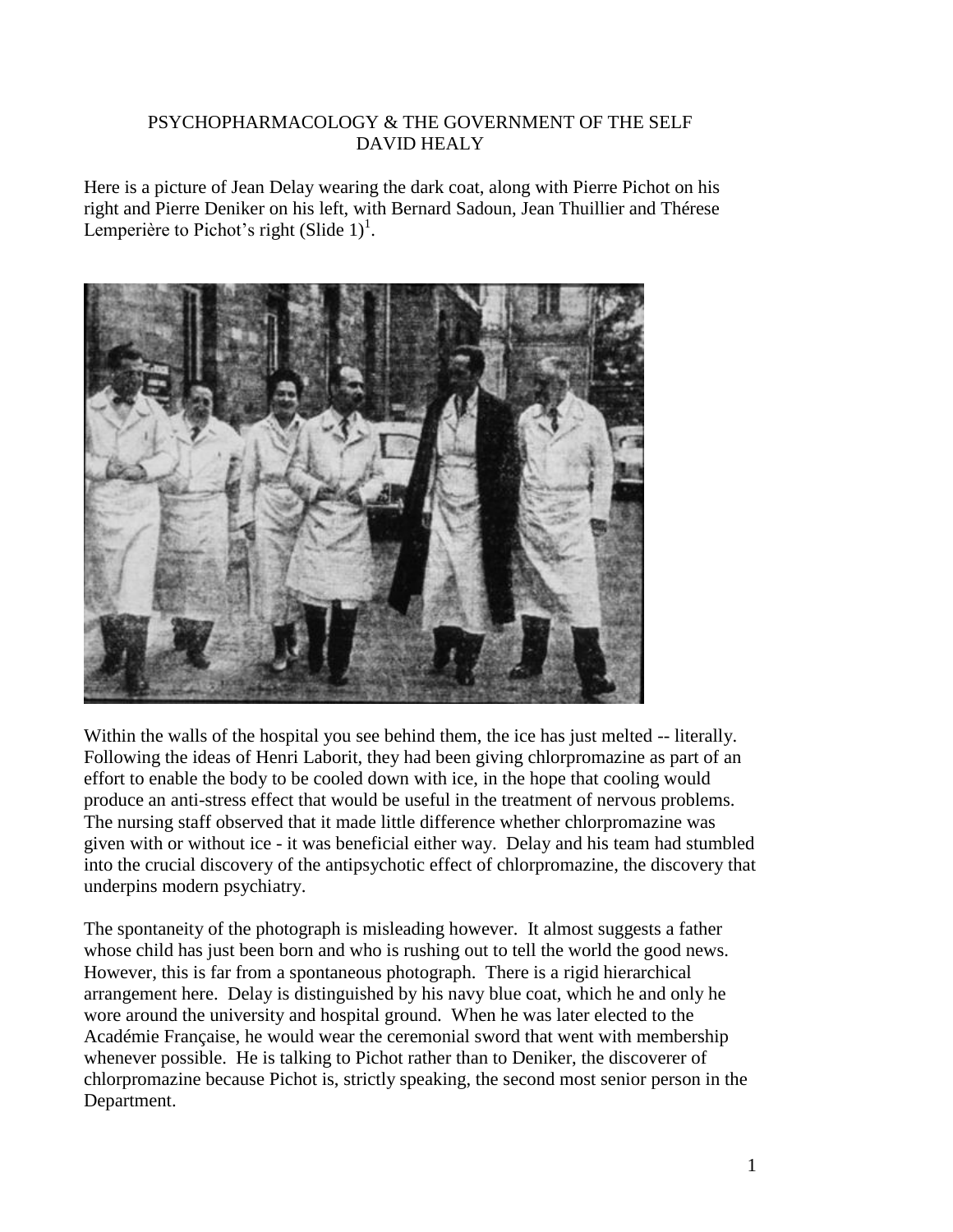This is a hierarchical world in which, had an emissary been sent from a University Department elsewhere in the world to visit Delay, even one considerably junior to Pichot and Deniker, Deniker and Pichot would nevertheless have been summoned to stand behind Delay while he talked to the emissary from elsewhere. Possibly for up to an hour without their opinions being sought. If the emissary had been from an ethnic minority, or was a woman or a senior member of a pharmaceutical company it is unlikely that Delay would have seen them. Women such as Hélène Deschamps and later Ruth Koeppe were written out of the chlorpromazine story.

There are two things happening in the background, however, that will change everything, unbeknownst to Delay and his group. Both in North American psychiatry. In the course of the Second World War, psychiatrists associated with the military have discovered that group therapies can have a dramatic impact on the nervous disorders produced in soldiers by the War. These therapies work best it seems where they involve a dissolution of the hierarchies of both preWar European social life and Army life. This is particularly clear in Great Britain. The more informal the setting, the better.

American military psychiatrists viewing this group therapy, in particular Karl Menninger, take home a message. The options were that groups work or that therapy works. Menninger opted for a message of psychodynamic therapy works. This led American psychiatrists returning from the War and also those manning the asylums during the War to abandon the asylums and to set up office practice. The asylums are left to the Europeans. Power and influence in American psychiatry uniquely moves into the community. In so doing, American psychiatrists capture for psychiatry the vast range of nervous and psychosomatic complaints that have previously been the province of neurologists and internists with an interest in psychosomatic medicine.

The other thing that is happening stems from another war that began in 1914 - a War on Drugs. This began with the Harrison's Narcotics Act, which made the opiates and cocaine available on prescription-only. In 1951, a Humphrey-Durham Amendment to the 1938 Foods Drugs and Cosmetics Act makes all the new drugs produced by the pharmaceutical revolution following the Second World War, the new antibiotics, antihypertensives, antipsychotics, antidepressants, anxiolytics and other drugs, available on prescription-only.

Not everybody is happy with the new arrangement. Many complain that a system designed for addicts is not appropriate for the citizens of a free country.

A combustible set of ingredients has been put in place that will lead to an explosion. It only took 16 years for the explosion to come.

In slide 2, you see the Tokyo University on fire. Tokyo sits at the apex of the Japanese hierarchy. The students have occupied the Department of Psychiatry in an occupation that continues for ten years. Psychiatric research in Tokyo is brought to a halt. The most powerful psychiatrist in Japan, the professor of psychiatry in Tokyo, Hiroshi Utena, is forced to retire.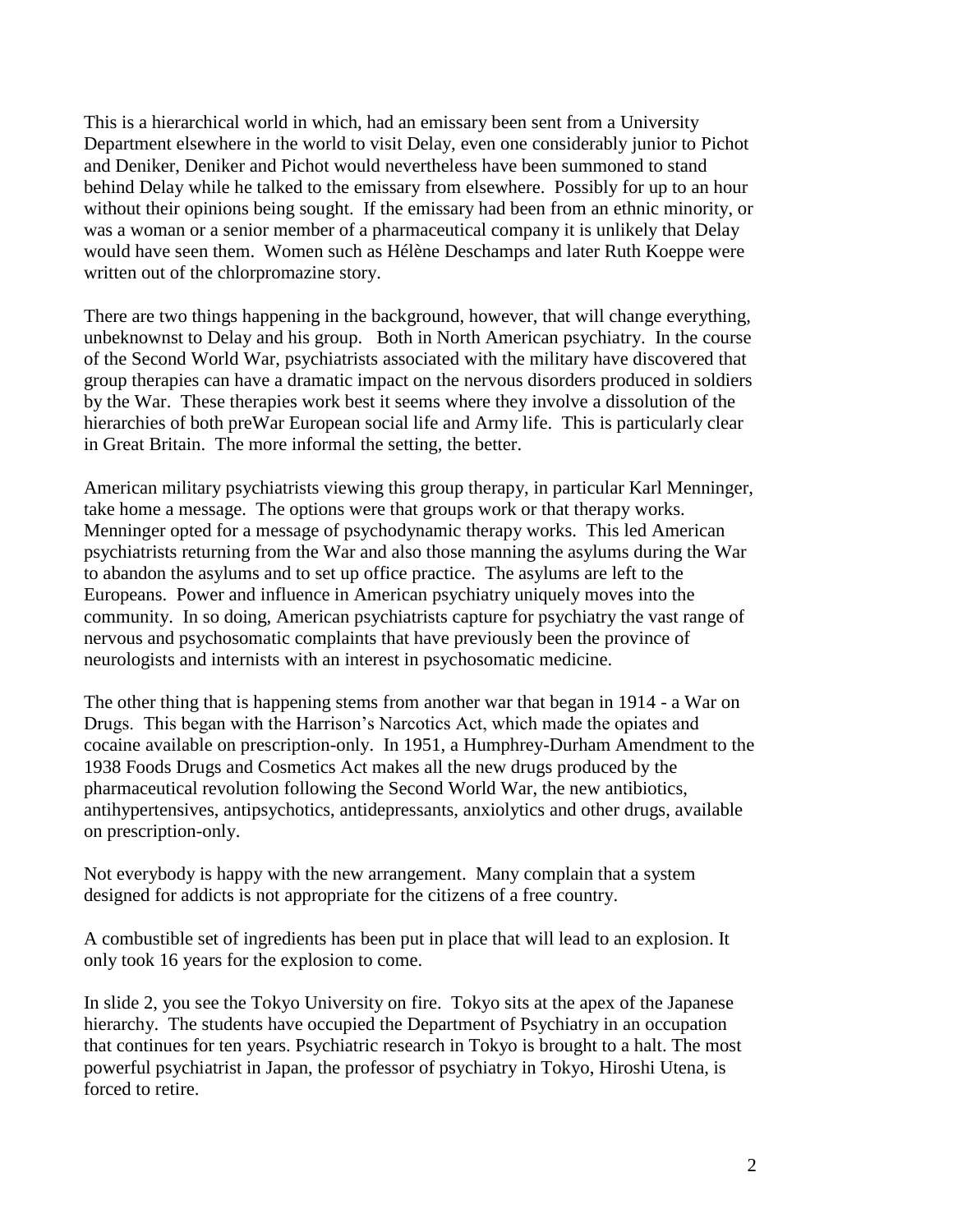

Why is there such an extraordinary development? Only 16 years after the discovery of chlorpromazine, which liberated the insane from their straitjackets. The great boast of the advocates of chlorpromazine was that it had restored humanity to the asylums. Previously, lunatics had been guarded by jailers, who treated them brutally. Now it was possible for therapists to see the humanity of their patients and talk to them. The level of noise in the asylum has fallen.

However, the times have seen the emergence of antipsychiatry and the antipsychiatrists respond that real straitjackets have simply been replaced for chemical straitjackets - the camisole chimique. That indeed there is silence within the walls of the asylums, but this is the silence of the cemetery.

What is happening? There is a revolution in progress. A revolution that stems in great part from the new drugs and the interaction between these drugs and the social order in which people live. The drugs have played or threaten to play a huge part in a changing of the social order. The discovery of chlorpromazine by Delay and Deniker was the discovery of a drug that acted on a disease in order to restore a person to their place in the social order. In contrast, Henri Laborit's discovery of chlorpromazine the previous year, which led to artificial hibernation was the discovery of a drug which produced an indifference, so that taking this kind of drug taxi drivers drove through red lights.

And out of the same test tubes and laboratories from which chlorpromazine came, came LSD and the psychedelics, Valium and the benzodiazepines and other drugs. These were not drugs that restore people to their place in the social order. These were drugs that had the potential to transform social order.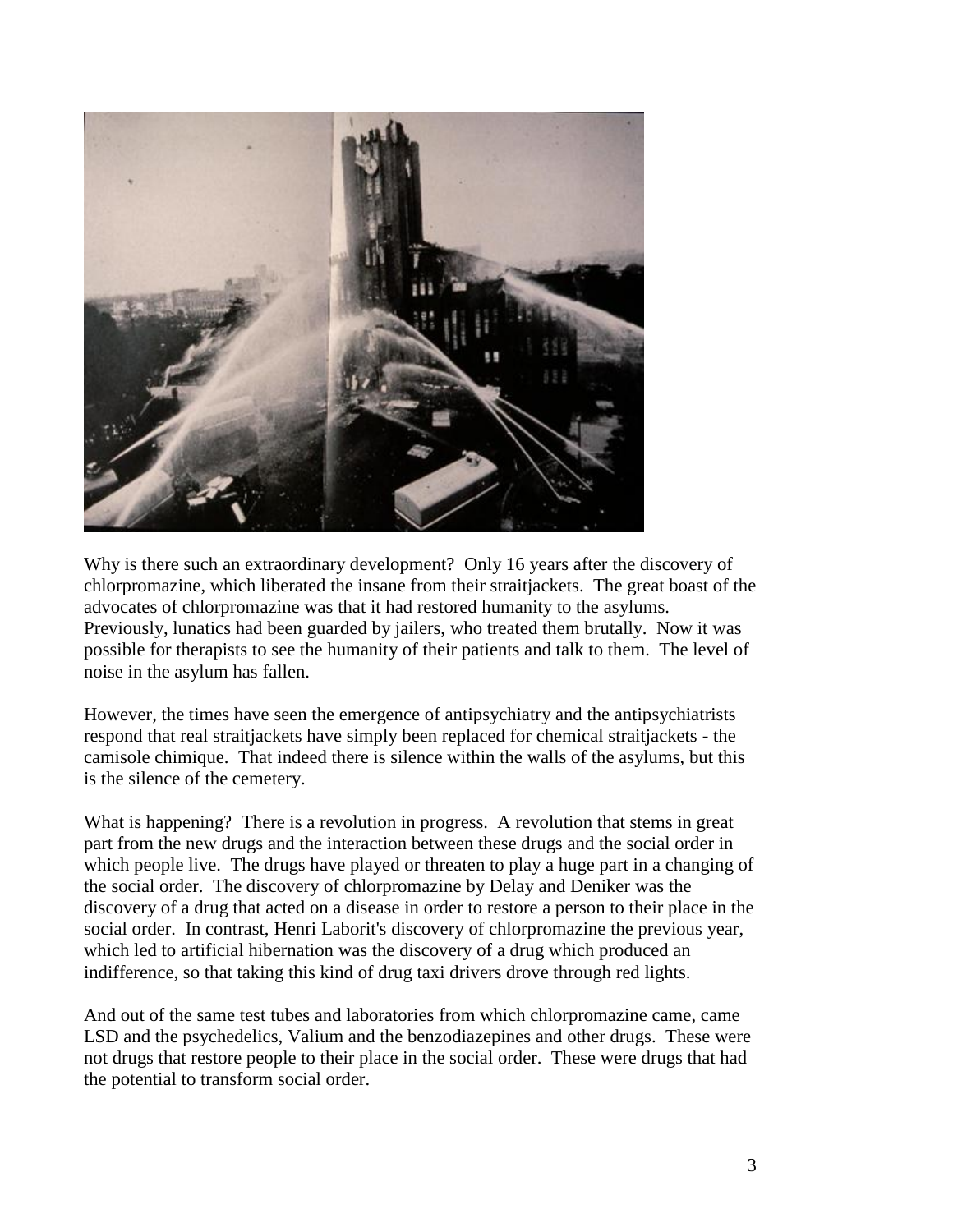By 1968, another drug, the oral contraceptive, had begun to transform the social order by changing relations between the sexes (Slide 3). In 1968, for the first time, the French clothing industry produced more trousers for women than for men. By 1968, feminism had appeared to challenge the colonisation of women's minds by men.



1968 saw the culmination of a project begun by Rousseau and Voltaire, the Enlightenment. This was a project, which overthrew the traditional hierarchical order in society. It led to the dethronement of kings and gods. It claimed that the people should be ruled by the people and that an individual's place in society should depend on merit. It claimed that individuals had rights in addition to duties. But this project had remained the preserve of white middle aged and middle class men. It had not extended to women, the young, ethnic groups, or others -- until 1968.

In 1968, antipsychiatrists and others protested against the colonisation of the minds of ethnic groups by white Europeans (Slide 4), the colonisation of the poor by the rich, the colonisation of the minds of the young by the old. They castigated the new drugs as a means of controlling the young. Madness was the protest of the colonised. Some of the politics of the time can be seen if one considers the example of smart drugs now. We live in a time now when it is not possible to discriminate on the basis of sex, ethnicity, age or religion, but we still discriminate on the basis of intelligence. Bright kids get to go to good universities and are subsidised by the state to do so. These cognitive enhancers, it would seem, will bring benefits to less able or old animals compared with young and bright animals. Should cognitive enhancing drugs become available, they will favour those who are less bright. Will they be made available to society generally? Or will their use to be restricted to diseases such as Aged Associated Memory Impairment? – Can disease ever be a value free concept?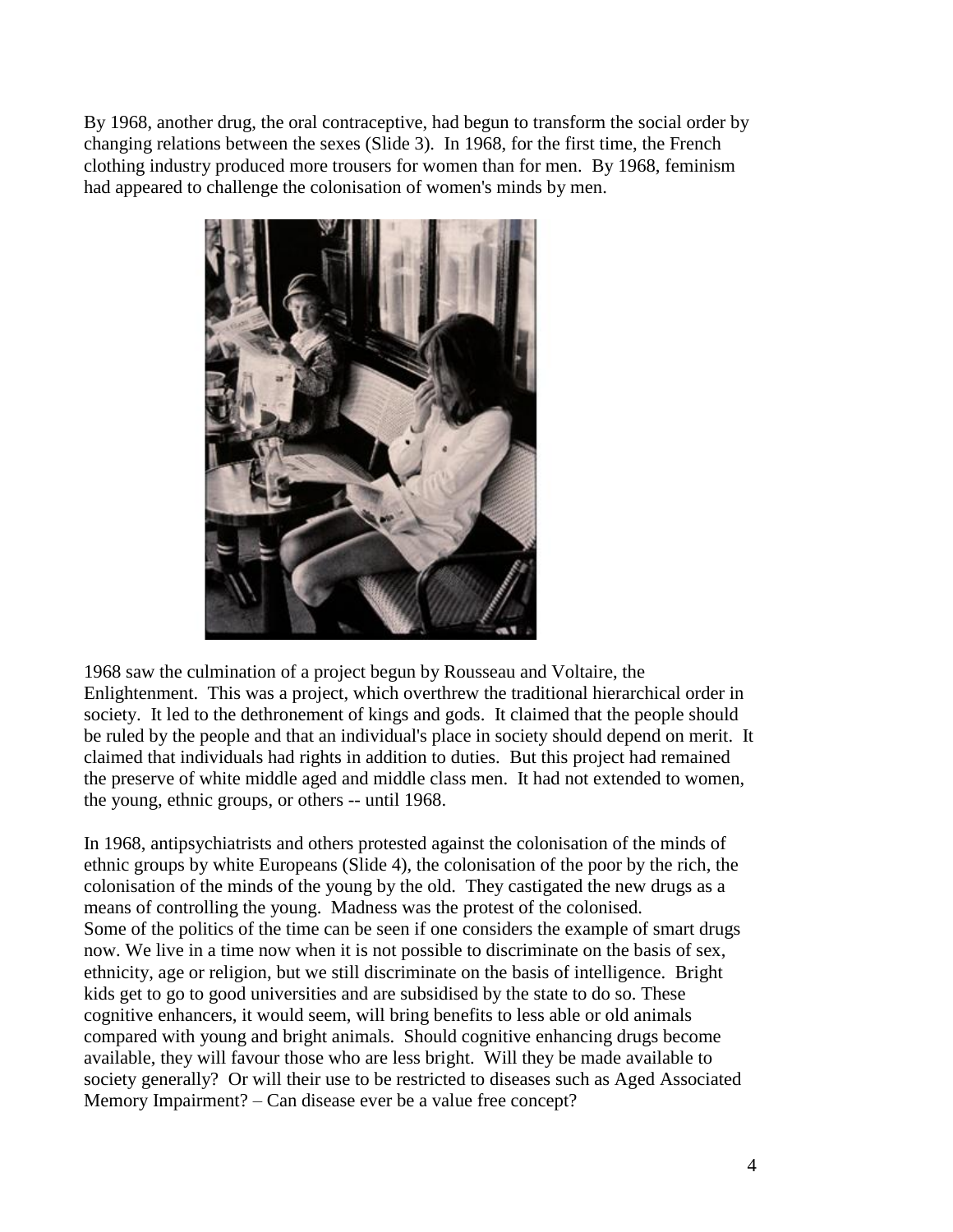

The anti-psychiatrists had a number of powerful weapons in their armoury. One was ECT and the other was Tardive dyskinesia. There is no question that ECT works – the problem with it and for psychiatry was its visibility, which led to its pivotal role in the movie One Flew over the Cuckoo's Nest (Slide 5).

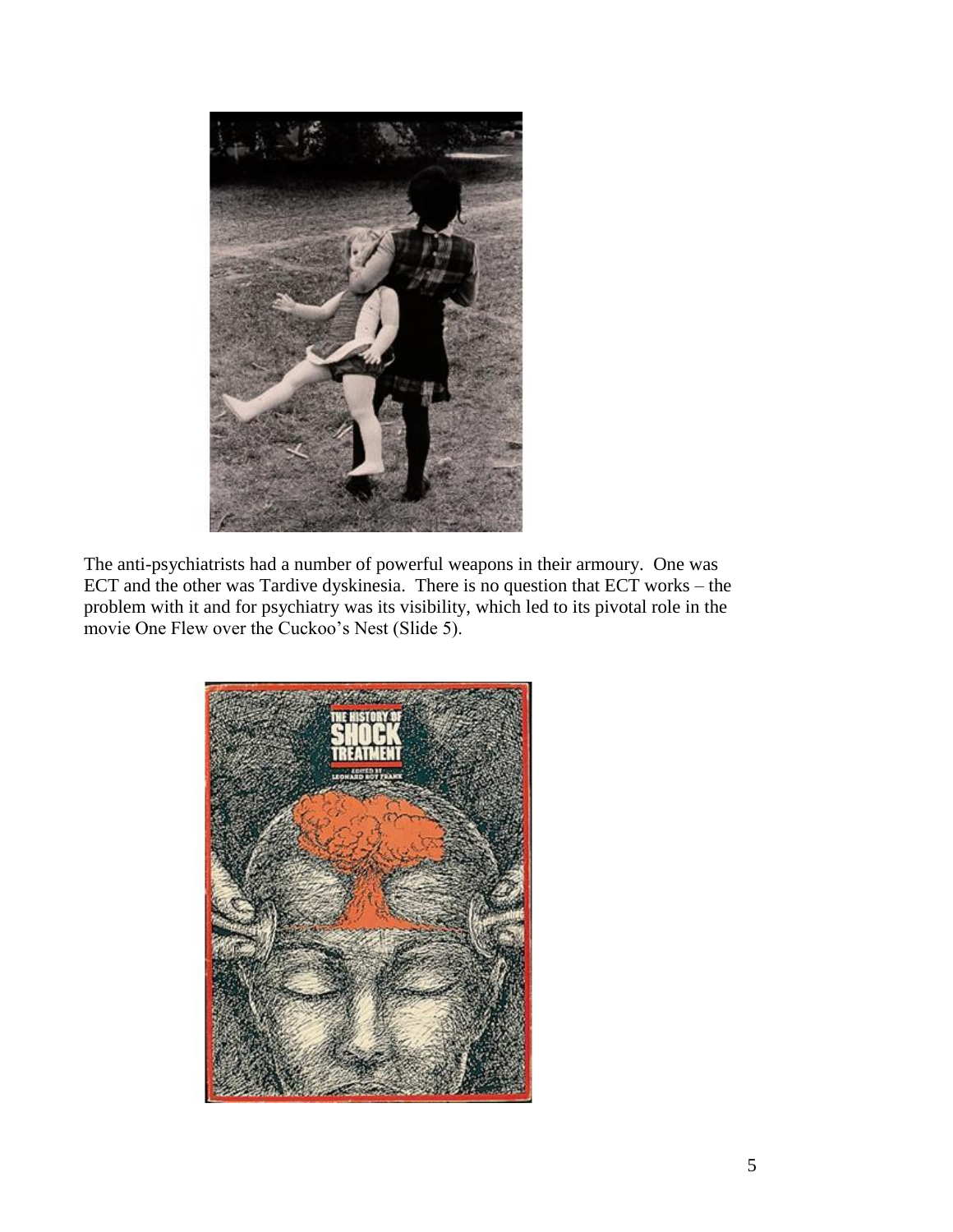Tardive dyskinesia was a syndrome first described in 1960. By 1968, it was clear that it was a common and disabling side effect of antipsychotic drugs. It was neither the most common nor the most disabling side effect, but it was the most visible (Slide 6).



The response from most of psychiatry was the same response as from psychoanalysts to criticism against psychotherapy. When the treatment failed to work, they claimed it was the disease, not the treatment that was at fault. Similarly psychiatry blamed the disease rather than the drugs. Just as we have since done with the SSRIs and suicide.

However, the visibility of Tardive dyskinesia was a real problem and by 1974, SmithKline & French had settled their first legal case for over \$1million. With this settlement, a generation of antipsychotic discovery, which includes drugs such as chlorpromazine, thioridazine, levomepromazine, chlorprothixene, flupenthixol, clopenthixol, haloperidol, droperidol, benperidol, perphenazine, fluphenazine, prochlorperazine, trifluoperazine, pimozide, sulpiride and many others came to an end. It was to be almost 20 years before another generation of antipsychotic drugs emerged. When new drugs came, starting with clozapine, they came not because they were better than the older drugs nor because they were good for negative syndromes –whatever you think about the evidence for these claims, they were not what led to the new generation of antipsychotics. The reasoning behind the re-emergence of clozapine was because it didn't cause tardive dyskinesia

Slide 7 shows Leo Hollister. In 1957, Hollister had run a double-blind placebo-controlled trial of chlorpromazine in patients with no nervous conditions at all, demonstrating that it produced marked physical dependence. By 1966, a large number of studies had confirmed his observations that there was a marked and severe physical dependence on antipsychotics that was present in large numbers of people taking them, even at low doses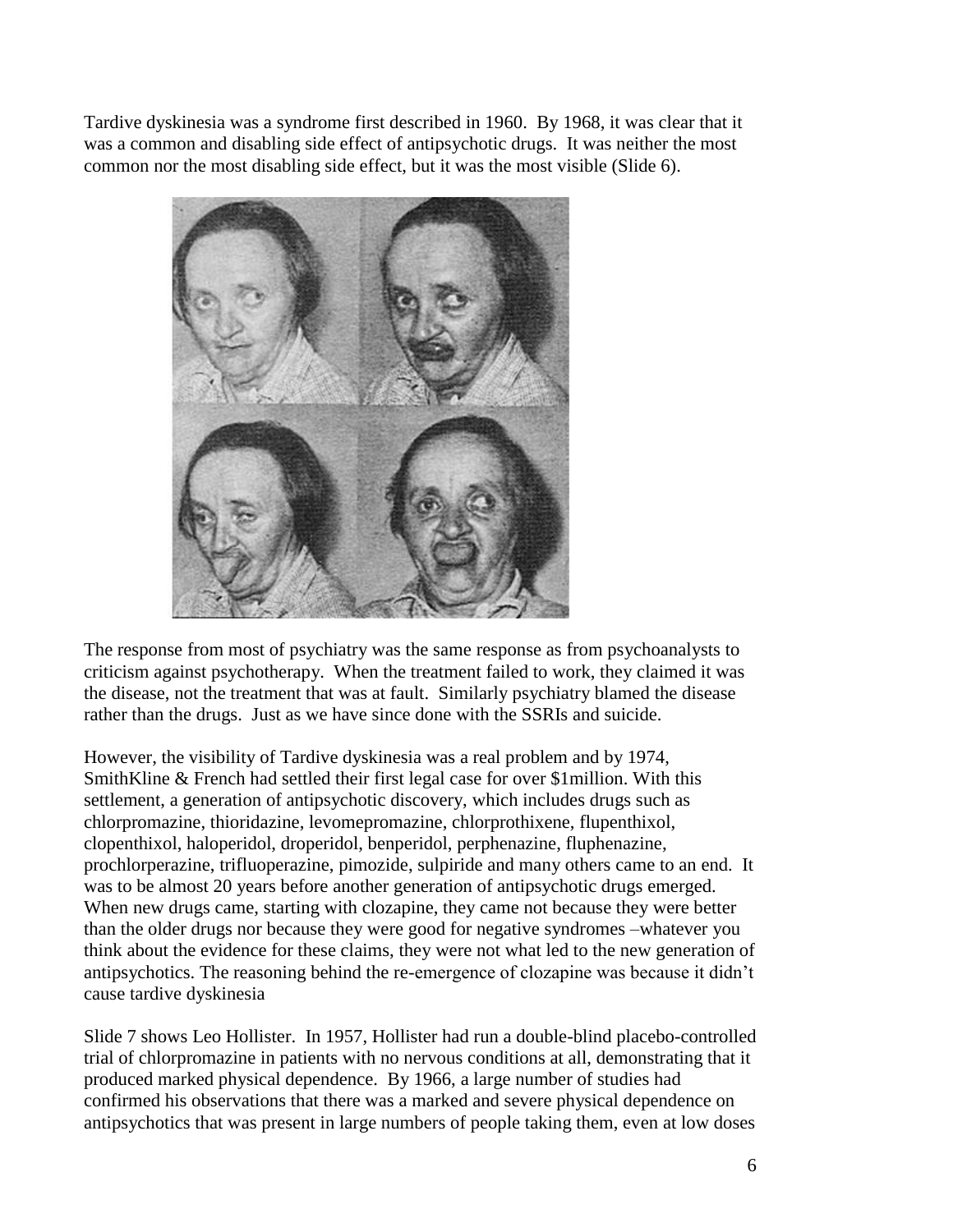for a relatively short period of time. A dose of 1 mg Stelazine given for several months might produce a state where the individual could never stop therapy ever again. This led to the concept of therapeutic drug dependence. A concept that blows a hole in most theories of addiction we have. These drugs produce no tolerance, no euphoria. They produce enduring post-discontinuation changes that are as extensive and long lasting as the changes underpinning current disease models of addiction<sup>2</sup>. But recognition of antipsychotic dependence vanished around 1968, when the War on Drugs was declared.



Psychopharmacology was faced with a political problem. The problem was how to distinguish drugs, which restored social order from drugs, which subverted the social order. The 'decision' was made to categorise as problematic and dependence producing any drugs, which subverted the social order. This political rather than scientific decision set up a crisis a few years later when physical dependence on the benzodiazepines emerged. This broadened to an extraordinary crisis, which led to the obliteration of the anxiolytics and indeed almost the whole concept of anxiolysis. By 1990, physicians in Britain and elsewhere regarded benzodiazepines as more addictive than heroin or cocaine – without any scientific evidence to underpin this perception (Slide 8).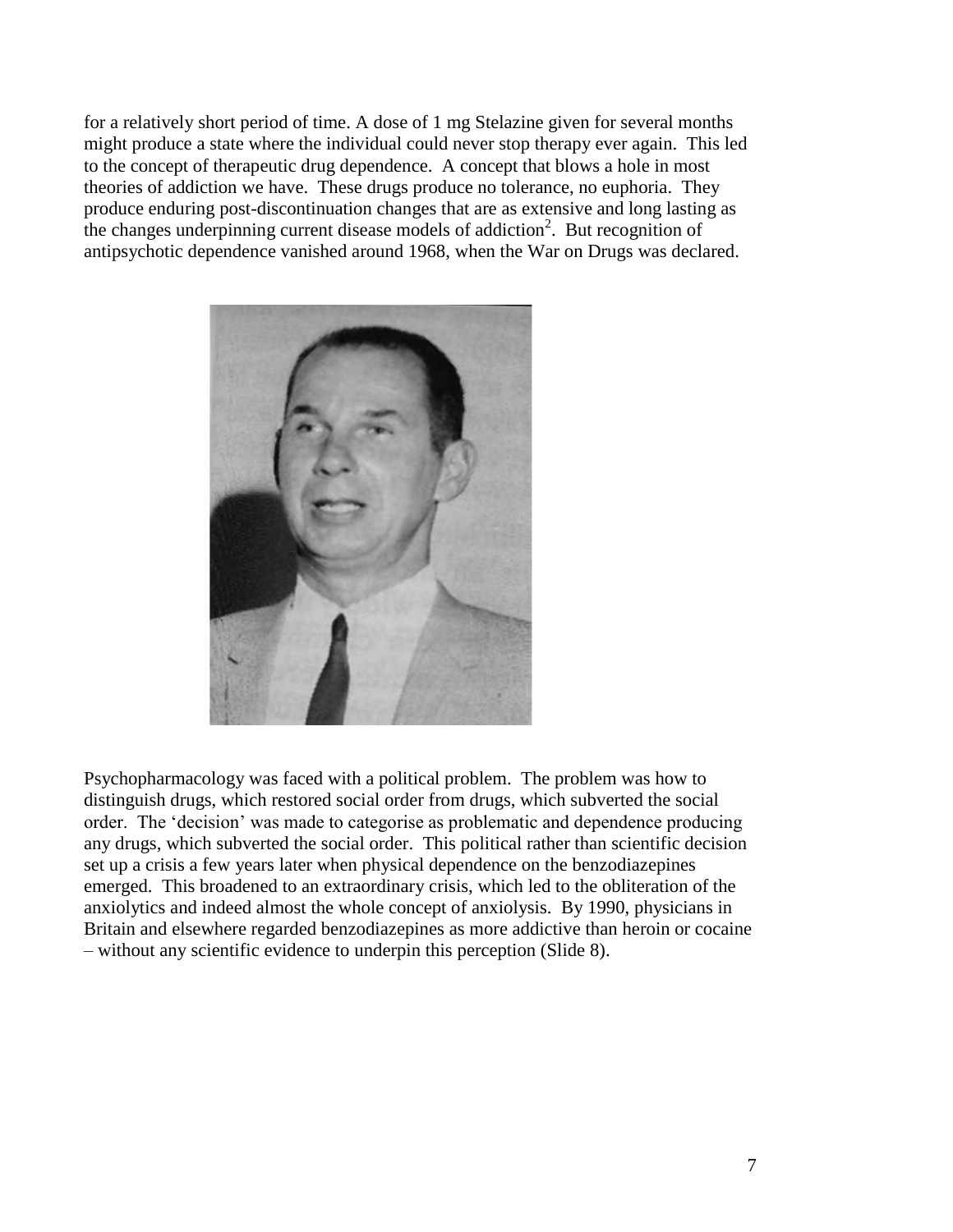

We may smile indulgently at this idea now, but the consequences could not have been more profound. To appreciate these, you simply need to look to Japan, where there never was a crisis with the benzodiazepines. In Japan, the concept of an anxiolytic remains respectable and the market for anxiolytics is much greater than the market for antidepressants. No SSRIs, not even "Prozac" are available on the Japanese market for depression as of 2001. The era of Depression that we have lived through in the 1990s in the West has arguably been a politically and economically constructed era that bears little relationship to any clinical facts. An era that has changed popular culture by replacing a psychobabble of Freudian terms with a new biobabble about low serotonin levels and the like.

As the 1990s ended, dependence on the SSRIs appeared. Is another group of useful drugs going to be lost to us the way the benzodiazepine were lost? Do we understand enough about what happened to the benzodiazepines to be able to guarantee that the SSRIs will not suffer the same thing? Do we understand how the concept of dependence on antipsychotics could have vanished just in time when a very obvious dependence syndrome -- Tardive dyskinesia -- was causing so much grief to the psychiatric and pharmaceutical establishments? If we don't understand what happened here, we can offer no guarantees for the future.

Coming from my perspective the antipsychiatrist arguments that madness doesn't really exist are simply wrong. But the unarticulated force behind the antipsychiatrists' arguments was that they perceived that in some way the ways in which we govern ourselves had changed and that psychiatry was now part of the new order of government. Everyone agreed there had been a de-institutionalisation. But was it a deinstitutionalisation of patients? Where patients are concerned, in Britain at least they are being detained at 3 times greater rate than 50 years ago. They are being admitted at a 15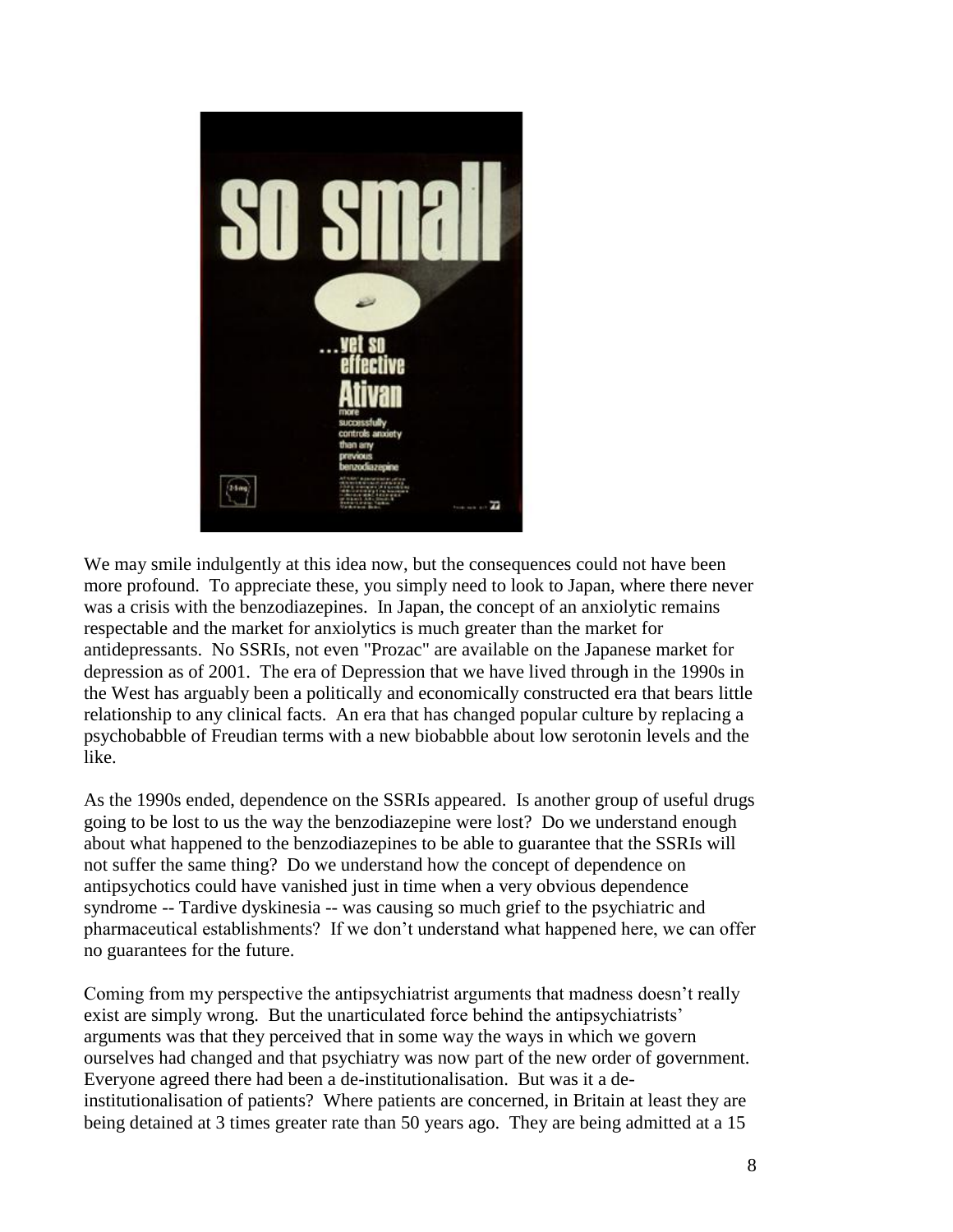times greater rate than before, and on average, patients are spending a longer time in service beds than ever before in history<sup>3</sup>. New conditions such as personality disorders are being admitted to hospital and the management of violence and social problems has become an issue for psychiatry (Slide 9). The figures are more consistent with a deinstitutionalisation of psychiatry. Unselfconsciously, psychiatrists claim we are treating more patients than ever before. We are.



This was to lead to the greatest possible symbol for the times. On the next slide, you can see the protests in Paris in 1968. The students are on the march. Their march takes them to the office of Jean Delay, which they ransacked. Delay is forced to retire. He has no sympathy for the new world, in which students can expect to address the professors in informal terms (Slide 10).

But the fact that we are all here today suggests that we won, doesn't it? You may not know how we won. No history has ever been written of the period. No textbooks of psychiatry record the sacking of Delay's office. None refer to the fact that the key figures behind the revolutions of late 1960s, were psychiatrists or philosophers appealing to examples from psychiatry -- Franz Fanon, Michel Foucault, R.D. Laing, Thomas Szasz, Erving Goffmann, Herbert Marcuse. In the face of a repression like this, you may feel that the ghost of Freud is hovering somewhere, laughing at us, and perhaps you are right.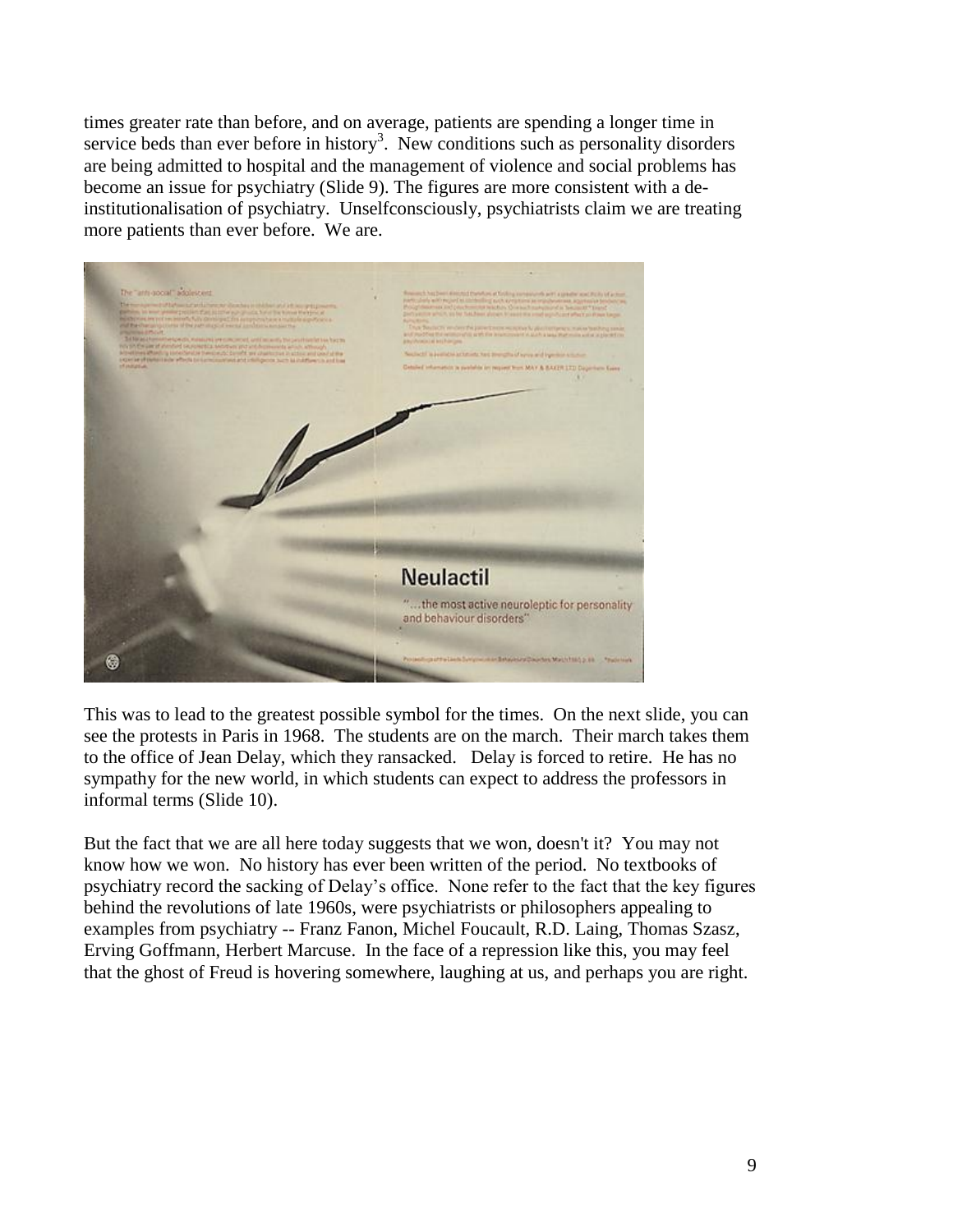

The truth is, we didn't win. The world changed. Both psychiatry and anti-psychiatry were swept away and replaced by a new corporate psychiatry. Galbraith has argued we no longer have free markets; corporations work out what they have to sell and then prepare the market so that we will want those products  $(S$ lide  $11)^{4}$ . It works for cars, oil, and everything else, why would it not work for psychiatry? Prescription only status makes the psychiatric market easier than almost any other market – a comparatively few hearts and minds need to be won.

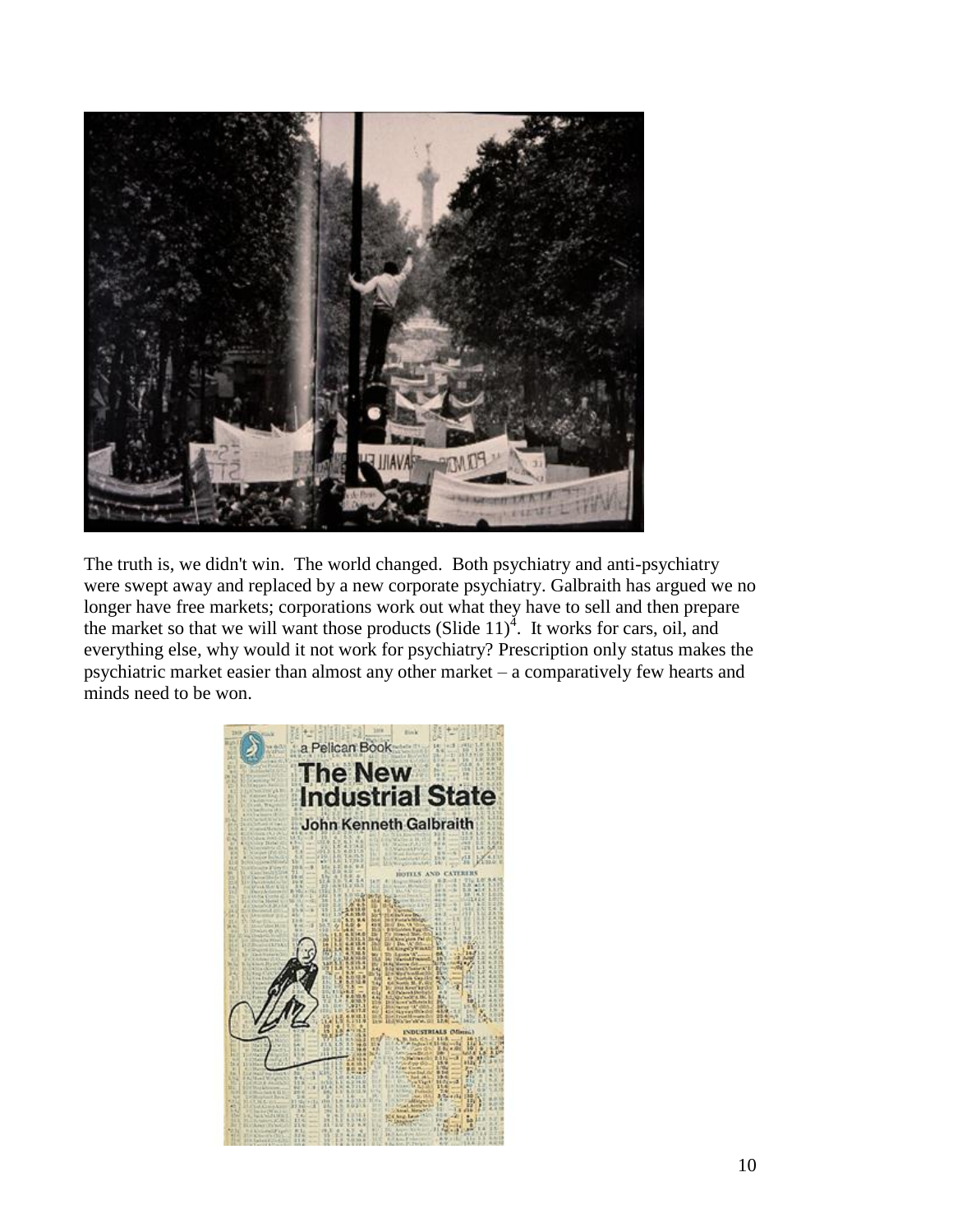Within psychiatry, two factors have helped. One was the emergence of Big Science. Look at this graph from 1974, which shows the correlation between affinity for D-2 receptors and clinical potency. This is one of the most famous images in modern psychiatry. This version comes from Phil Seeman in Toronto (Slide 12). Solomon Snyder was doing roughly the same at the time. This was one of the triumphs of modern psychopharmacology. It remains as true and accurate today as when it was first published 25 years ago.



But these binding data introduce something else as well, for which neither Seeman nor Snyder, nor others who developed radiolabeled techniques can be held responsible. They introduced a new language, a language of Big Science, where physicians and companies had common interests. Where previously psychiatrists and antipsychiatrists and patients were using what was recognisably the same language, this no longer applied after 1974. Both sides had been governed by the visible presentations of the patients in front of them. But after 1974, to get into the debate you had to have a manifold filter and a scintillation counter. Far from this being a science that worked in the interests of patients, it led onto megadose regimes of neuroleptics. No longer answerable it seems to how the patients in front of us actually looked, following the science we moved on to these megadose regimes that may have caused as many brains to be injured as were ever injured with psychosurgery. Science won't necessarily save us, it must be applied with wisdom. We have moved into an era when patients depend on their experts in a new way – they depend on them to be genuine and conflict of interest begins to play as an issue.

Another factor stems from figures like Rene Descartes, whom you can see in slide 13, Blaise Pascal and others, who were behind the development of statistics and probability theory. It was this that laid the basis for the Enlightenment. A process began in the  $18<sup>th</sup>$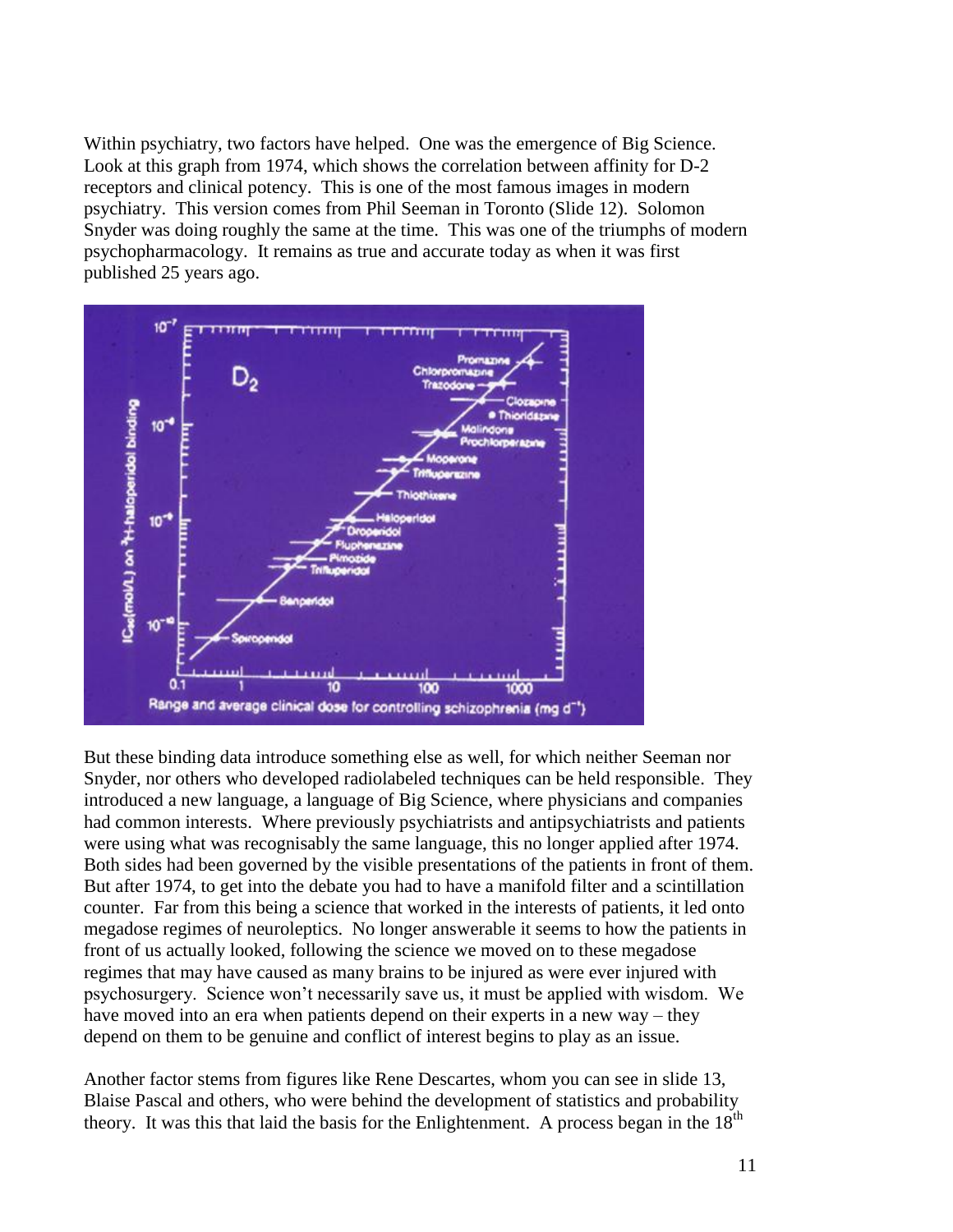century of mapping peoples rather than just the land. This led on to the notion of rule of the people by the people, as well as the creation of social science and epidemiology. It led to a moral movement in health and in psychiatry.



The same forces led at the end of  $19<sup>th</sup>$  century to the first attempts to map the human, their attitudes and abilities, personality, or intelligence. Sales such as the IQ scale led to new concepts of norms and deviations from those norms and psychologists emerged to take a place in the educational system, the legal system, and in the government of ourselves – it was this that underpinned the psychodynamic revolution (Slide 14).

This was not just the replacement of theology and philosophy – the qualitative sciences – by a new set of quantitative sciences. The new statistics set up something else. They set up a market in futures. A market in risks. We were on our way to becoming a Risk Society (Slide 16). In the case of the IQ test for instance, deviations from the norm were now something that predicted problems in the future. Parents sought out psychologists in order to improve the futures for their children. This was how we would govern ourselves in the future. Through the marketplace<sup>5</sup>.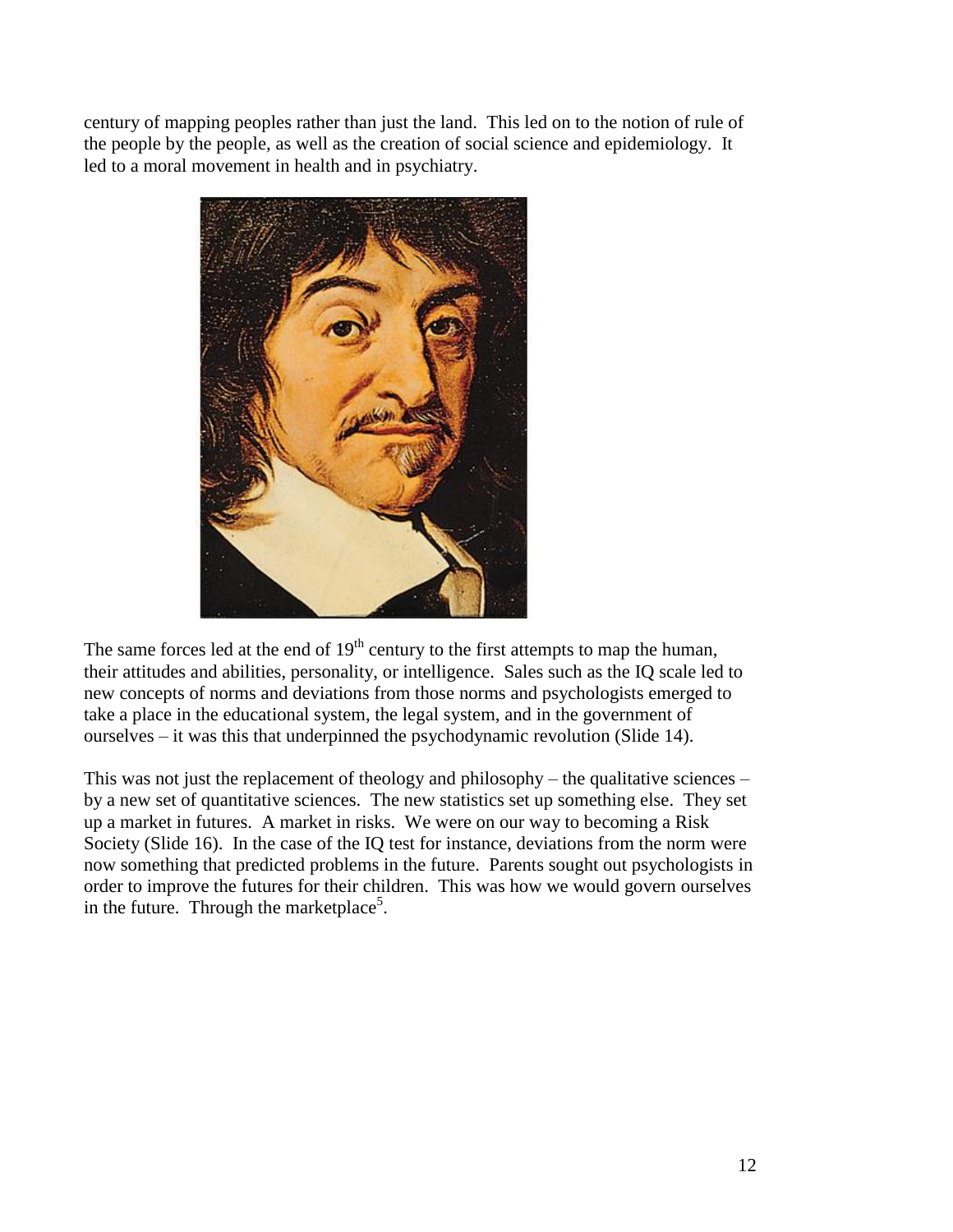

Psychotropic drugs entered this new market in many different ways. The oral contraceptives for instance are clearly not for the treatment of disease. They were a means of managing risks. Where once, the risks of eternal damnation had been those that concerned people the most, now it was a much more immediate set of risks – indicating that we had switched one set of future risks as the key ones that determined our behaviour for another set more immediate set (Slide 16).

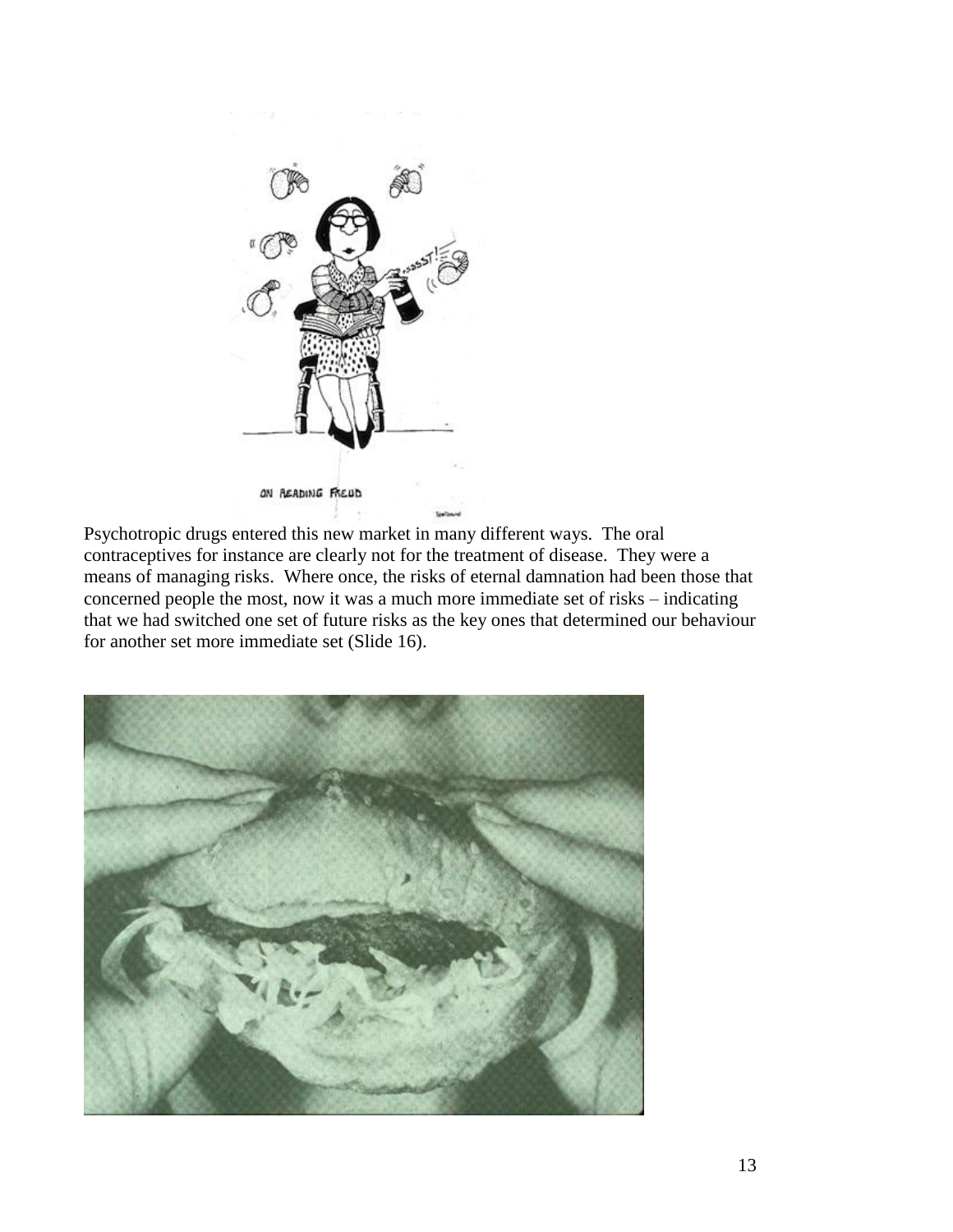The best selling drugs in modern medicine do something similar – they don't treat disease. They manage risks. This is clearly true of the antihypertensives, the lipid lowering agents and other drugs (Slide 17).



It is true also of antidepressants, which have been sold on the back of efforts to reduce risks of suicide (Slide 18).

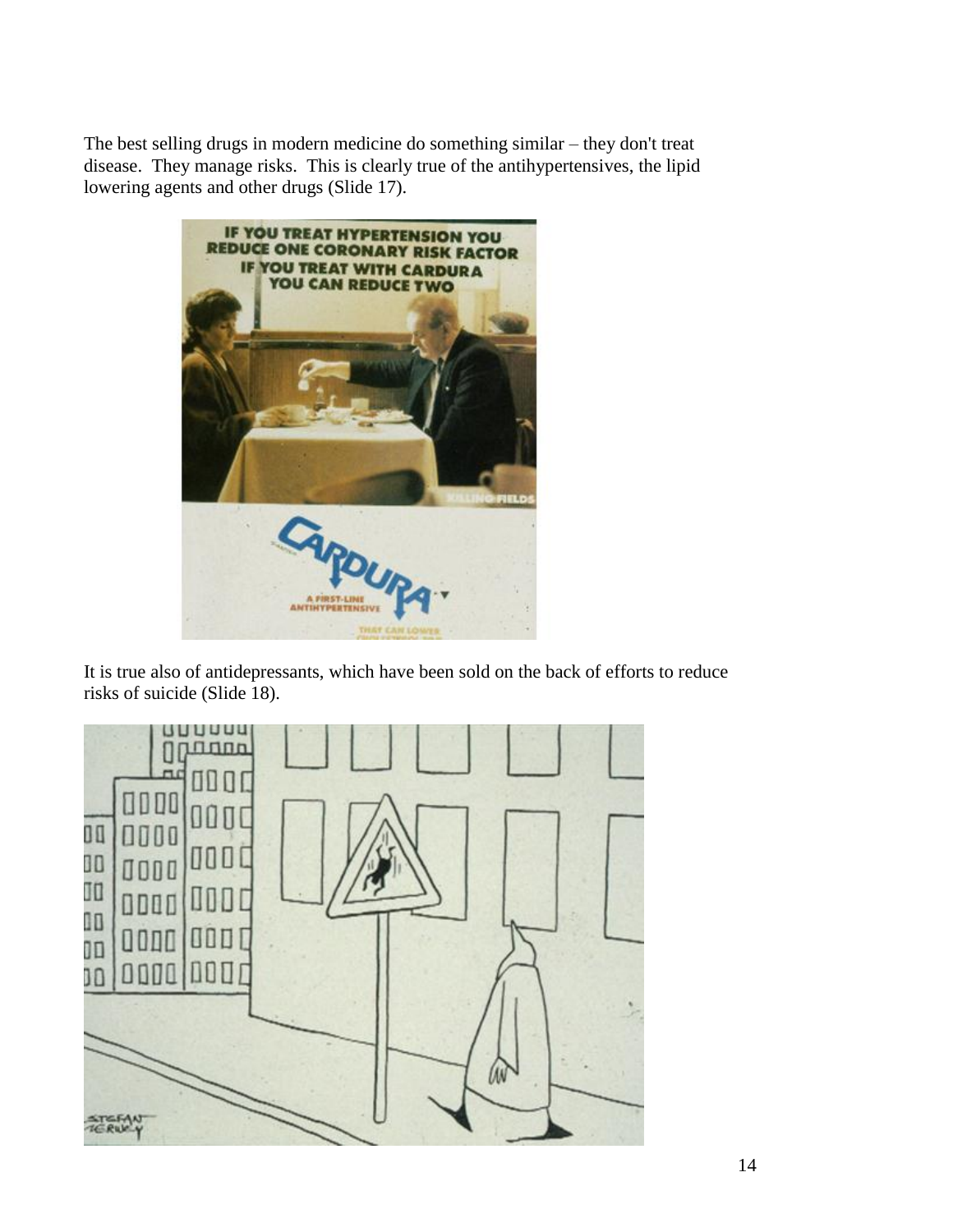The development of probability theory also gave rise to the clinical trial. We are now in an era, which is popularly portrayed as an "Evidence Based Medicine" era. What can go wrong if we have clinical trial evidence to demonstrate what works and what doesn't



Arguably, the term "Evidence Biased Medicine" would be more appropriate. Clinical trials in psychiatry have never showed that anything worked. Penicillin eradicated a major psychiatric disease without any clinical trial to show that it worked. Chlorpromazine and the antidepressants were all discovered without clinical trials. You don't need a trial to show something works. Haloperidol and other agents worked for delirium and no one ever thought to do a clinical trial to support this. Anaesthetics work without trials to show the point. Analgesics work and clinical trials aren't needed to show this. Clinical trials nearly got in the way of us getting fluoxetine and sertraline.

What clinical trials demonstrate are treatment effects. In some cases, these effects are minimal. One may have to strain with the eye of faith to detect the treatment effect. The majority of trials for sertraline and for fluoxetine failed to detect any treatment effect. This is not evidence that sertraline or fluoxetine do not work. In clinical practice many of us are under no doubt that these drugs do work. It is, rather, evidence of the inadequacy of our assessment methods. To show that something works, we would need to go beyond treatment effects to show that these effects produce a resolution of the disorder in a sufficient number of people to outweigh the problems such as dependence syndromes that these drugs also cause. If our drugs really worked, we shouldn't have 3 times the number of patients detained now compared with before, 15 times the number of admissions and lengthier service bed stays for mood and other disorders that we have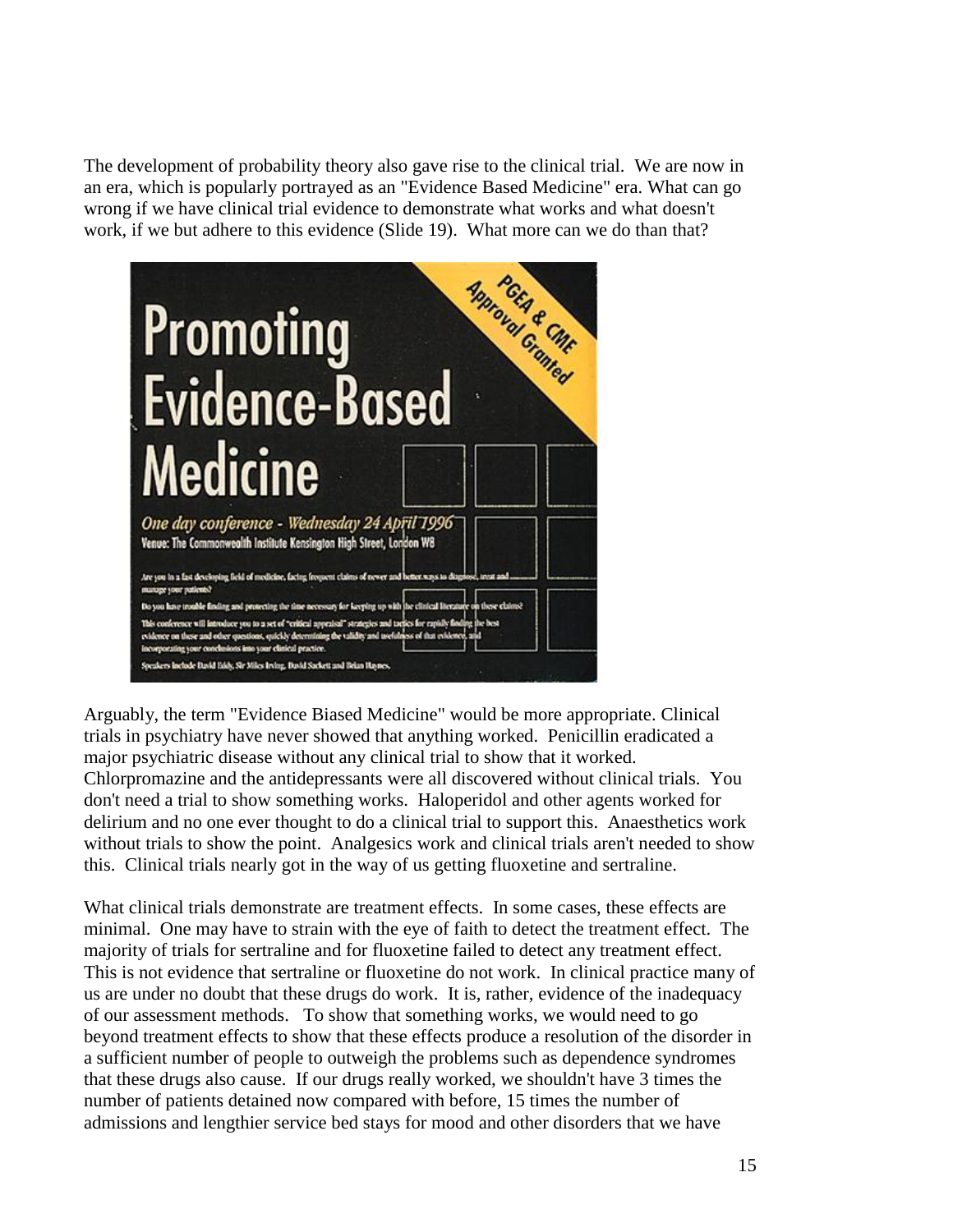now. This isn't what happened in the case of a treatment that works, such as penicillin for GPI.

Aside from the inadequacy of our clinical trial methods, professors of psychiatry are now in jail for inventing patients. A significant proportion of the scientific literature is now ghost written. A large number of clinical trials done are not reported if the results don't suit the companies' sponsoring study. Other trials are multiply reported so that anyone trying to meta-analyse the findings can have a real problem trying to work out how many trials there have been. Within the studies that are reported, data such as quality of life scale results on antidepressants have been almost uniformly suppressed. To call this science is misleading.

One of the other aspects of the new medical arena is that the most vigorous and hostile patient groups of the antipsychiatry period have been penetrated by the pharmaceutical industry. Other patient groups have been set up de novo by companies. Part of the market development plans for many drugs these days include the creation of patient groups to lobby on behalf of a new treatment. Meetings are convened for pharmaceutical companies specifically to advise and train on how to set up such groups.

All of this is perhaps part of the normal rough and tumble between clinical practice, science and business. But these are not the most important consequences for psychopharmacology of the development of probability theory post-Descartes that I wish to pick up. The critical development is contained in the following quote from Max Hamilton: "it may be that we are witnessing a change as revolutionary as was the introduction of standardization and mass production in manufacture. Both have their positive and negative sides" (Slide 20).

"It may be that we are witnessing a change as revolutionary as was the introduction of standardization and mass production in manufacture. Both have their positive & negative sides".

Hamilton M (1972).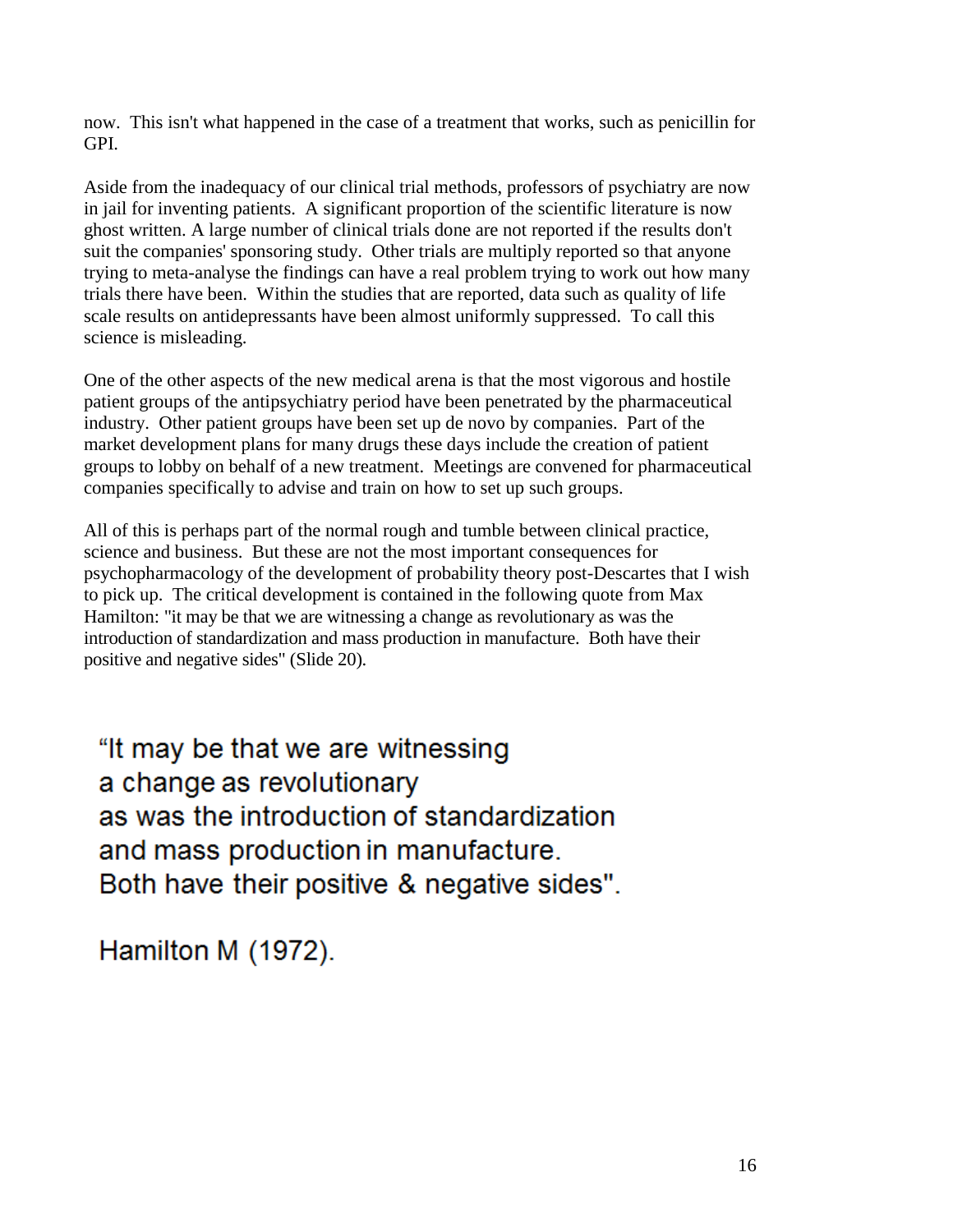Most of you who have used Hamilton Rating Scale for Depression will wonder what is this man talking about when he talks about a revolutionary aspect to using such a simple instrument as this. Note the date. 1972. Maybe Hamilton is close enough to the events that were happening at the turn to see something that we cannot now see. Maybe as a communist, he was sensitive to things that we are not sensitive to now.

Rating Scales have been such feature of psychiatric trials and clinical practice for so long now that it is perhaps difficult to see that there are revolutionary aspects to what happened. There is now a profusion of rating scales and checklists used throughout our schools and all walks of life. We quantify aspects of sexual behaviour, aspects of the behaviour of children, all sorts of things we never quantified before. Where once there was life's rich variety, now children in our schools fall outside all sorts of norms. And in the case of children falling outside norms, we now have a range of data suggesting there are things that parents can do to bring their children back inside appropriate norms. Things that we can do to minimise the risk for our children's future. Figures that just like the figures for IQ it is thought will generalise to the population at large.



The figures on treatment effects from rating scales used in our clinical trials have set up a new market. When you consider that we are now treating children from the ages of 1 to 4 with "Prozac" and "Ritalin", you will realise that we are not treating diseases here (Slide 22). I have written extensively on how corporations make markets but pharmaceutical corporations have not sold psychotropic drugs to children. The explosion of drug use in children is a manifestation of the force that makes markets, that underpins the market development of pharmaceutical companies and others. This is the force that creates pharmaceutical companies. The treatment effects from clinical trials have been taken to be findings that generalise across the community – they are taken to indicate that these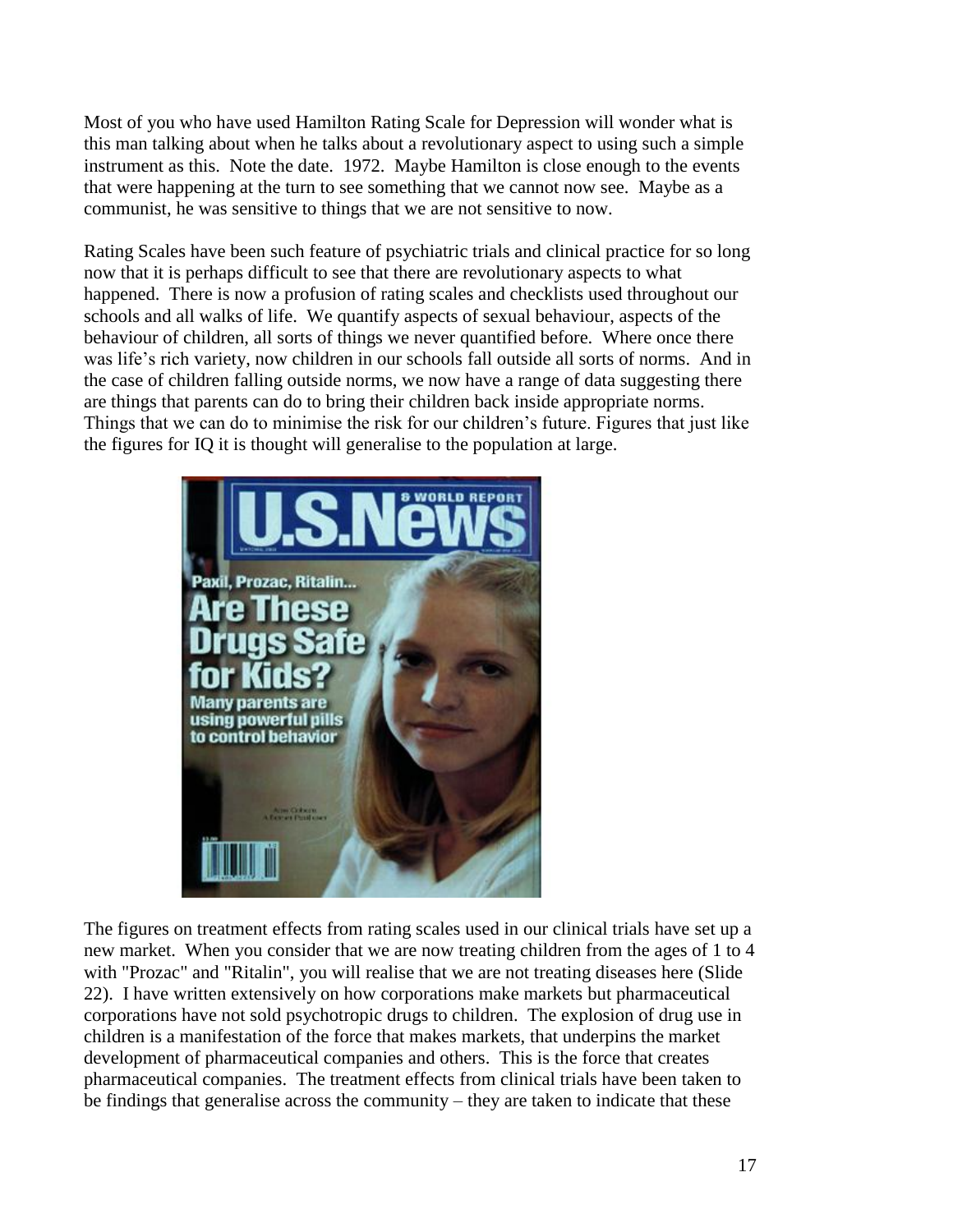agents will return children within the set of norms that will minimise future risks. What parent could not want to minimise future risks for their child.

The eating disorders perhaps offer an analogy for what is involved (Slide 22). Clearly people have starved themselves for millennia. For a variety of reasons, good and bad. Anorexia nervosa emerged as something different to previous starving behaviors in the early 1870s. No good epidemiological figures exist for this next claim, as the epidemiology of eating disorders didn't exist until recently, but the syndrome appears to have increased in frequency in 1920s and 1930s and increased yet again in the 1960s with new variants mushrooming. Competing theories have focused on the possible psychodynamics of the problem, the biology of the problem, or socio-political aspects of the problems. These competing theories have rarely spoken to each other however.



What is rarely recognised is that in the 1870s Weighing Scales emerged and with them norms for weight and deviations from the norm and an awareness that deviations in the direction of what had formerly been thought to be healthy and beautiful carried risks. The insurance industry published and promoted these figures. In the 1920s, Weighing Scales increased in frequency and the scales, with their norms printed on the front of them, appeared in pharmacies, drug stores and other retail outlets. In the 1960s, the Scales were miniaturised so that we all ended up with Weighing Scales in our homes.

Clearly Weighing Scales don't create eating disorders in that even blind individuals can become eating disordered. But it's impossible to imagine eating disorders on the epidemic scale that now exist without the presence of both Weighing Scales and modern normative ideas about weight. And it is easy to imagine the removal of the feedback from Weighing Scales as being in many cases therapeutic in its own right. These new figures and norms have been a means for women to govern their bodies.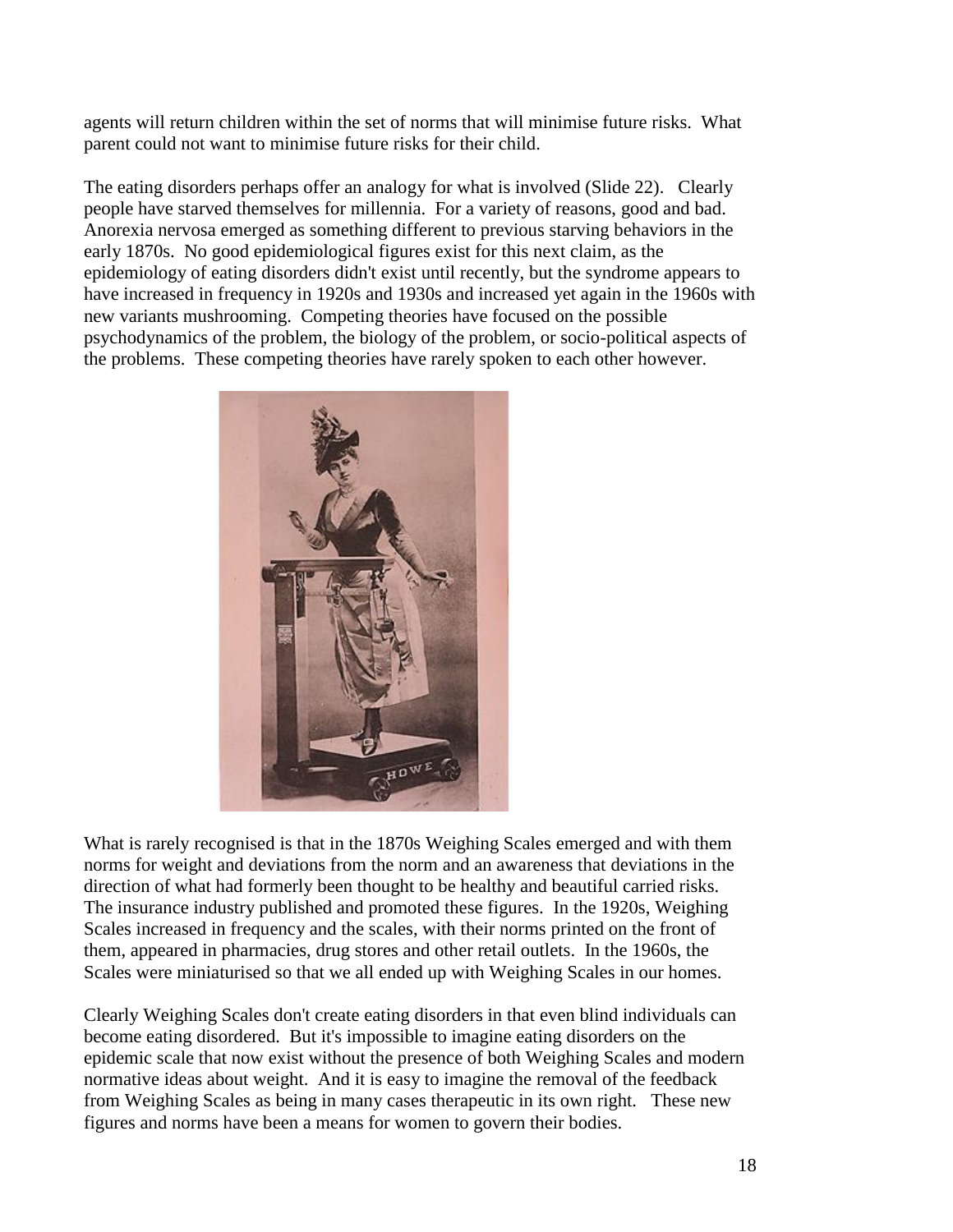But the selectivity of the figures also grounds a peculiarly modern neurosis. Just as figures for GDP give us feedback from some areas of endeavour but not others and in so doing encourage the promotion of automobiles and the chopping down of trees, so also figures from this one area of life, which are easy to produce, have the power to control behaviour. Markets can be set up in other areas, such as air-quality and wilderness. Until such time as they are, it requires great wisdom and considerable internal resources to factor into our lives these other values.

What is the future? Well, there is bad and good news. Although in truth, both scenarios that I will outline may seem so strange that you may feel both of them are bad.

In Slide 23, you see the face of one of the greatest serial killers ever. This man was a doctor. His name, Harold Shipman. He worked close to where I live. Shipman's case illustrates that situations where trust is important can provide the conditions for extraordinary abuses.



One of the conditions where trust applies is in prescription only arrangements, this arrangement that was introduced for the bad drugs to restrict their availability but now applies exclusively to the good drugs. This arrangement was put in place so that physicians would quarry information out of pharmaceutical companies on behalf of their patients and would provide the counter-balancing wisdom to market forces.

Since this arrangement was first put in place, modern pharmaceutical companies and corporations have grown to be the most profitable organisations on the planet. There has been a change from companies run by physicians and chemists to companies run by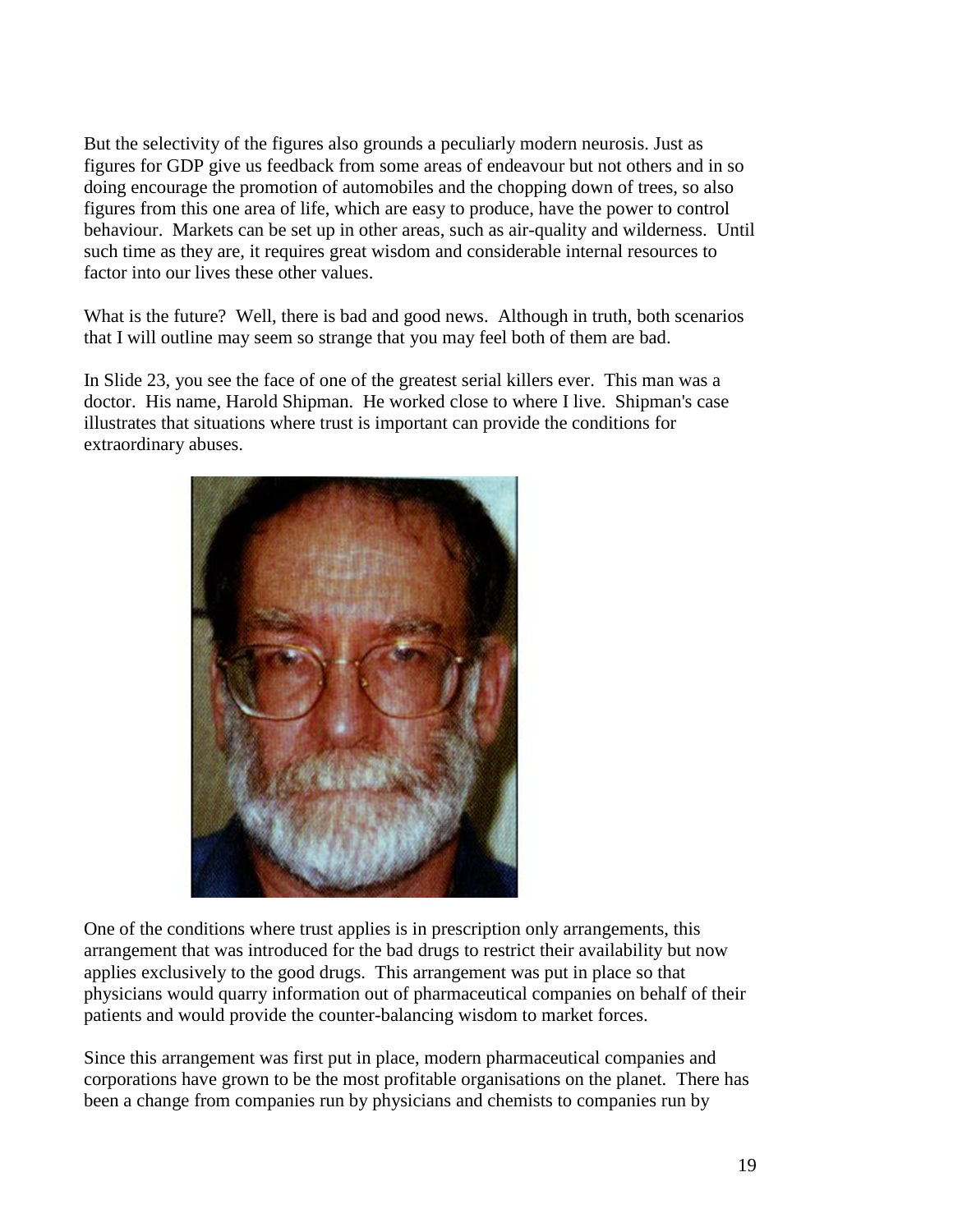business managers who rotate in from Big Oil or Big Tobacco. The companies are advised by the same lawyers who advise Big Oil and Big Tobacco and other corporations.

In the case of tobacco industry, it now seems clear that the legal advice in the face of the problems of smoking was not to research the hazards of smoking, as to do so would increase the legal liabilities of the corporations involved (Slide  $24)^6$ . Similar advice given to the managers of our pharmaceutical corporations would be completely incompatible with prescription-only arrangements. And the same lawyers who advise some of the pharmaceutical corporations are the lawyers for the tobacco corporations. In the case of Eli Lilly, Shook, Hardy and Bacon. Advice like this would convert prescription-only arrangements into a vehicle to deliver adverse medical consequences with legal impunity.



I happen to believe that Prozac and other SSRIs can lead to suicide. These drugs may have been responsible for 1 death for every day that "Prozac" has been on the market in North America. In all likelihood many of you will not agree with me on this - you haven't seen the information that I have seen. However we can all agree that there has been a controversy about whether there may be a problem or not. What I believe you will also have to agree with is the fact since the controversy blew up, there has not been a single piece of research carried out to answer the questions of whether "Prozac" does cause suicide or not. Designed yes, carried out - no.

How does this apply to the future? Well with the mapping of the human genome, we have the possibilities of creating new markets (Slide 25). We need this knowledge from the human genome to govern ourselves. It will set up the markets that we need to govern ourselves. It will tell us about some of the underpinnings to our beliefs - why we believe some of the things we do in the religious and political domains. We need this knowledge.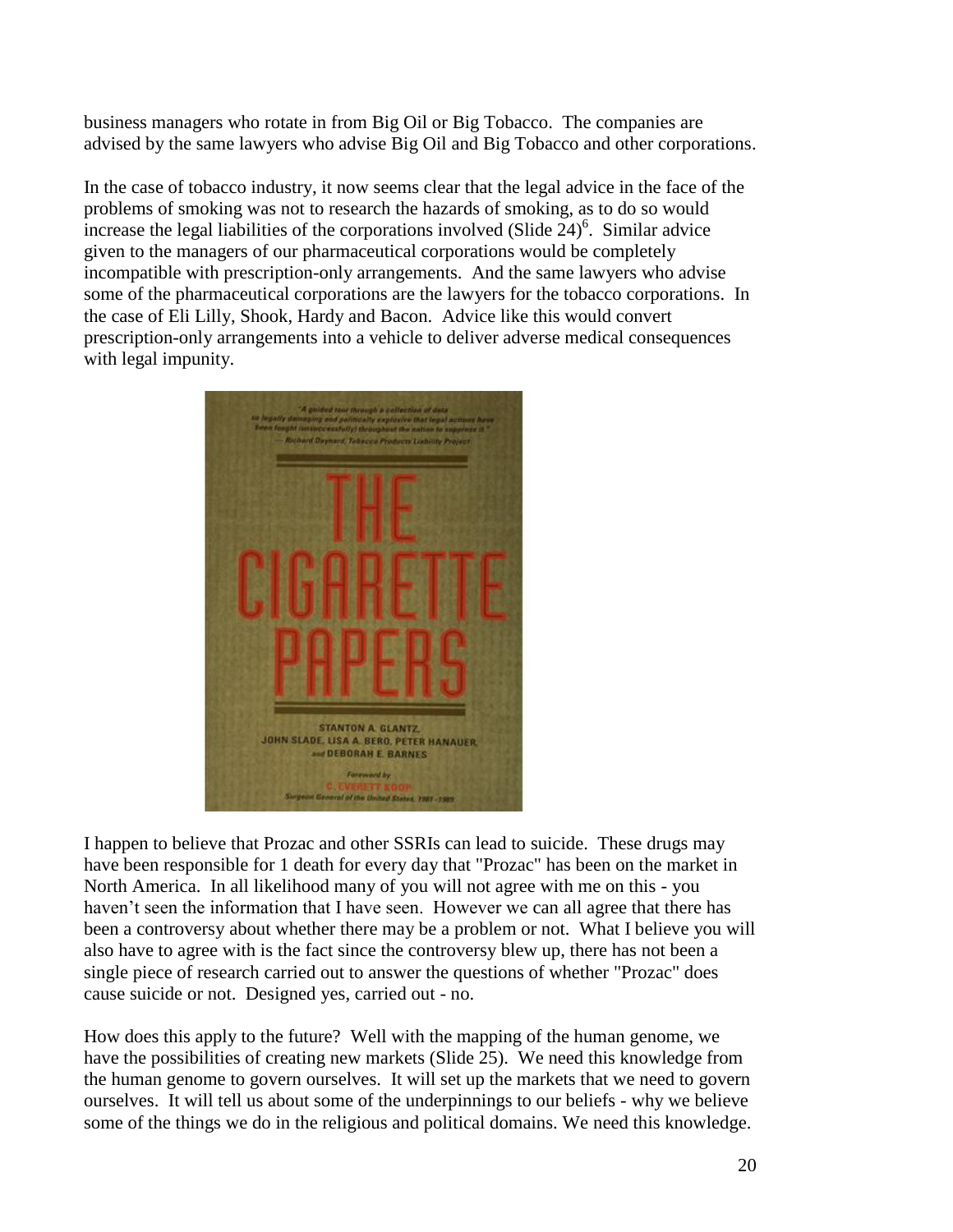But the products of this research will belong to pharmaceutical corporations. If they are advised in the way that they appeared to be advised at present, this knowledge, which is so democratically important, will operate against the interests of democracy.



Finally, you see here another image of the future (Slide  $26$ )<sup>7</sup>. In the course of the last 50 years, plastic surgery evolved into cosmetic surgery. Plastic surgery began as a set of reconstruction procedures aimed at restoring a person to their place in the social order. It evolved into cosmetic surgery when the reliability with which certain procedures could be carried out passed a certain quality threshold.

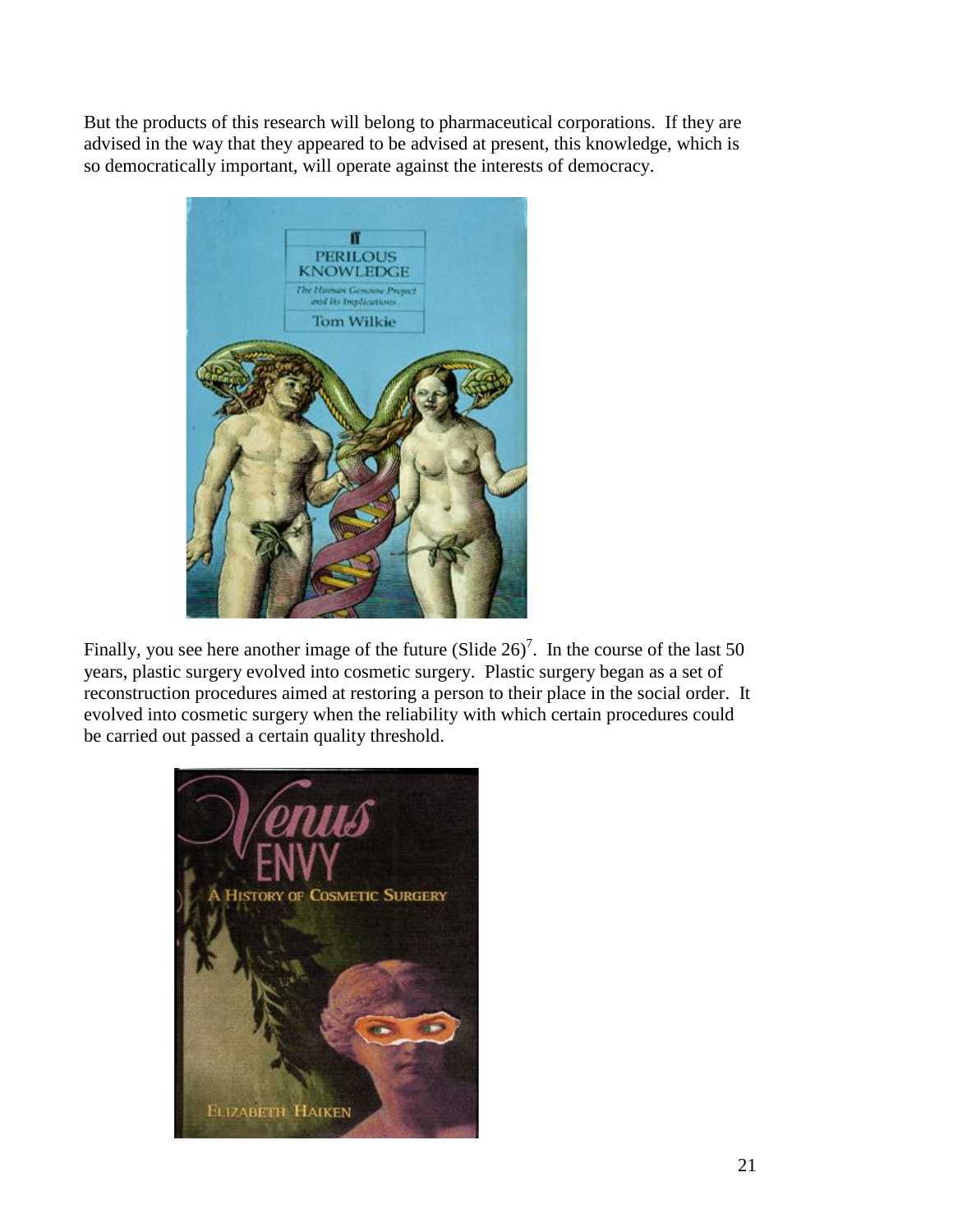The word "quality" has been pervasive in healthcare lately. Quality in modern healthcare however does not refer to good interactions between two human beings. Quality as we hear it nowadays is being used in an industrial sense to refer to the reproducibility of certain outcomes. Big Mac hamburgers are quality hamburgers in this sense -- they are the same every time. In the case of the antidepressants, the quality is currently poor. But the development of pharmacogenetics and neuroimaging is going to change all that. It is not that our drugs are necessarily going to be dramatically more effective, but the quality of responses that we can produce is going to be much greater.

Viagra gives good indication of what will happen when we get to this stage. Viagra is a drug that produces quality outcomes – reproducible outcomes. When this happens, it becomes possible to abandon the disease concept. Pharmaceutical company executives and others talk openly instead about lifestyle agents. This is the world that lies in store for us. It is not the world of traditional medicine, where drugs treat diseases to restore the social order. It is a world in which psychopharmacological interventions will potentially change that order. Whether you should think this is good or bad is not for me to say. I happen to think there may be many benefits.



This returns us to the picture of Delay and his colleagues (Slide 27). You remember I said that Pichot and Deniker might be left standing behind Delay for an hour while he entertained someone like me. This was not an experience that Deniker or Pichot, however, experienced as some exquisite form of torture or as a humiliation. It was a different time. It was a time when honour and loyalty were more important than they are now. They counted for more than the search for individual authenticity we now have. The hierarchy was something that these men believed in. In the same way, a fear of God